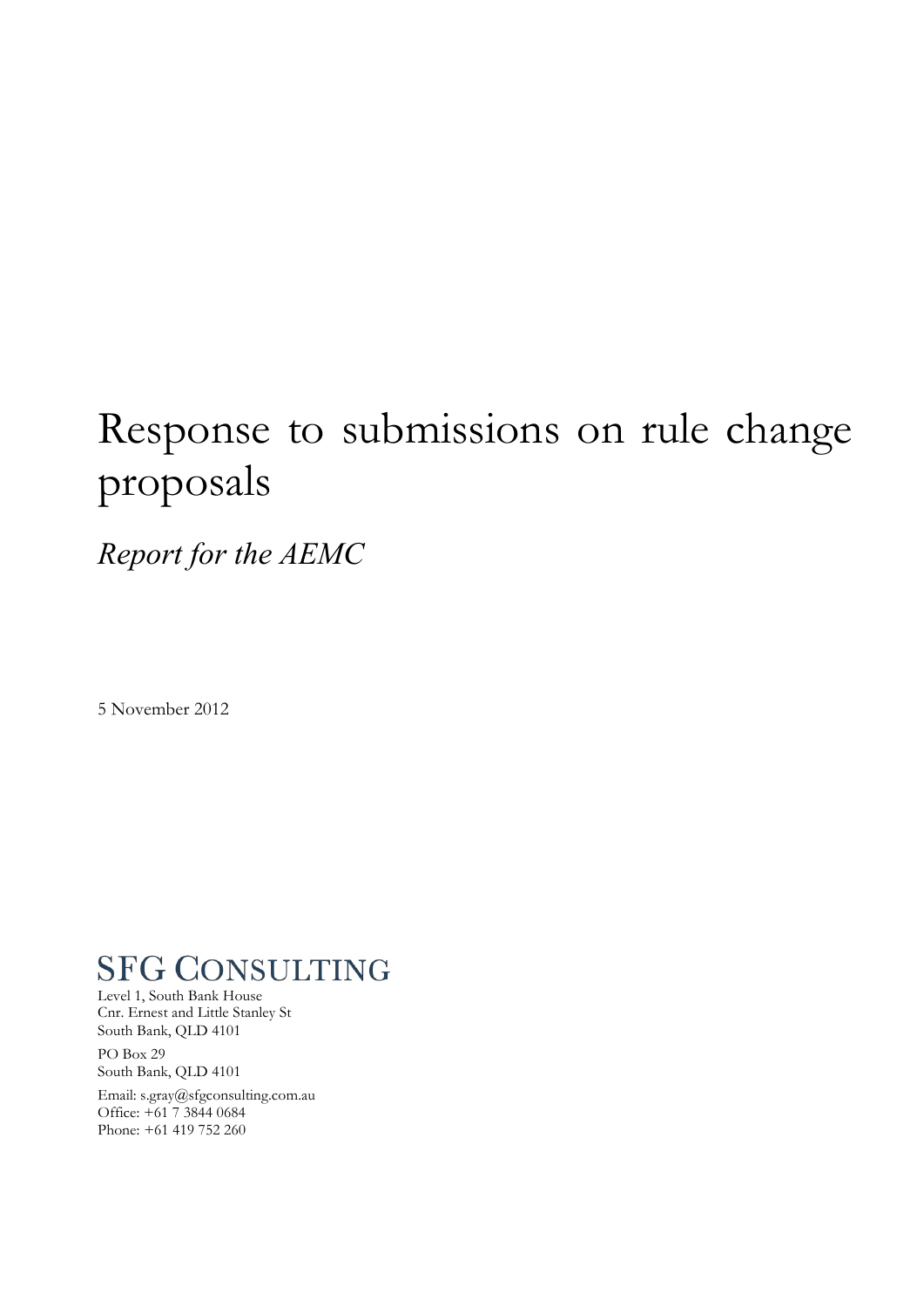#### Contents

| 2.             |  |
|----------------|--|
| 3 <sub>1</sub> |  |
|                |  |
|                |  |
|                |  |
|                |  |
|                |  |
|                |  |
|                |  |
|                |  |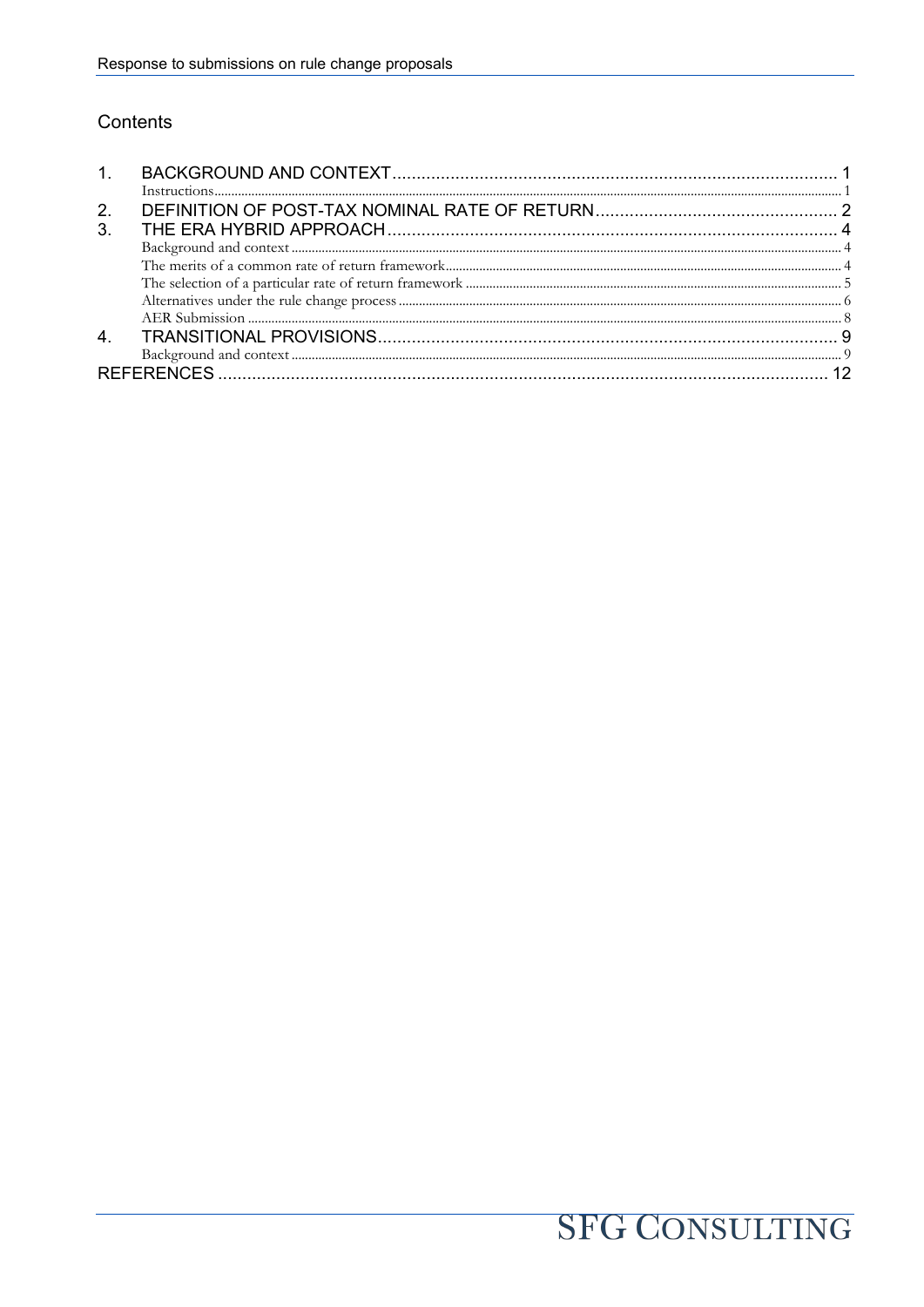#### **1. Background and context**

#### **Instructions**

- 1. SFG Consulting (**SFG**) has been retained by the Australian Energy Markets Commission (**AEMC** or **the Commission**) to provide advice in relation to a number of points raised in submissions on its Draft Determination on rule change proposals. In particular, we have been asked to address certain submissions from:
	- a) The Energy Networks Association (**ENA**);
	- b) SP AusNet;
	- c) The Economic Regulation Authority of Western Australia (**ERA**); and
	- d) The Australian Pipeline Industry Association Ltd (**APIA**).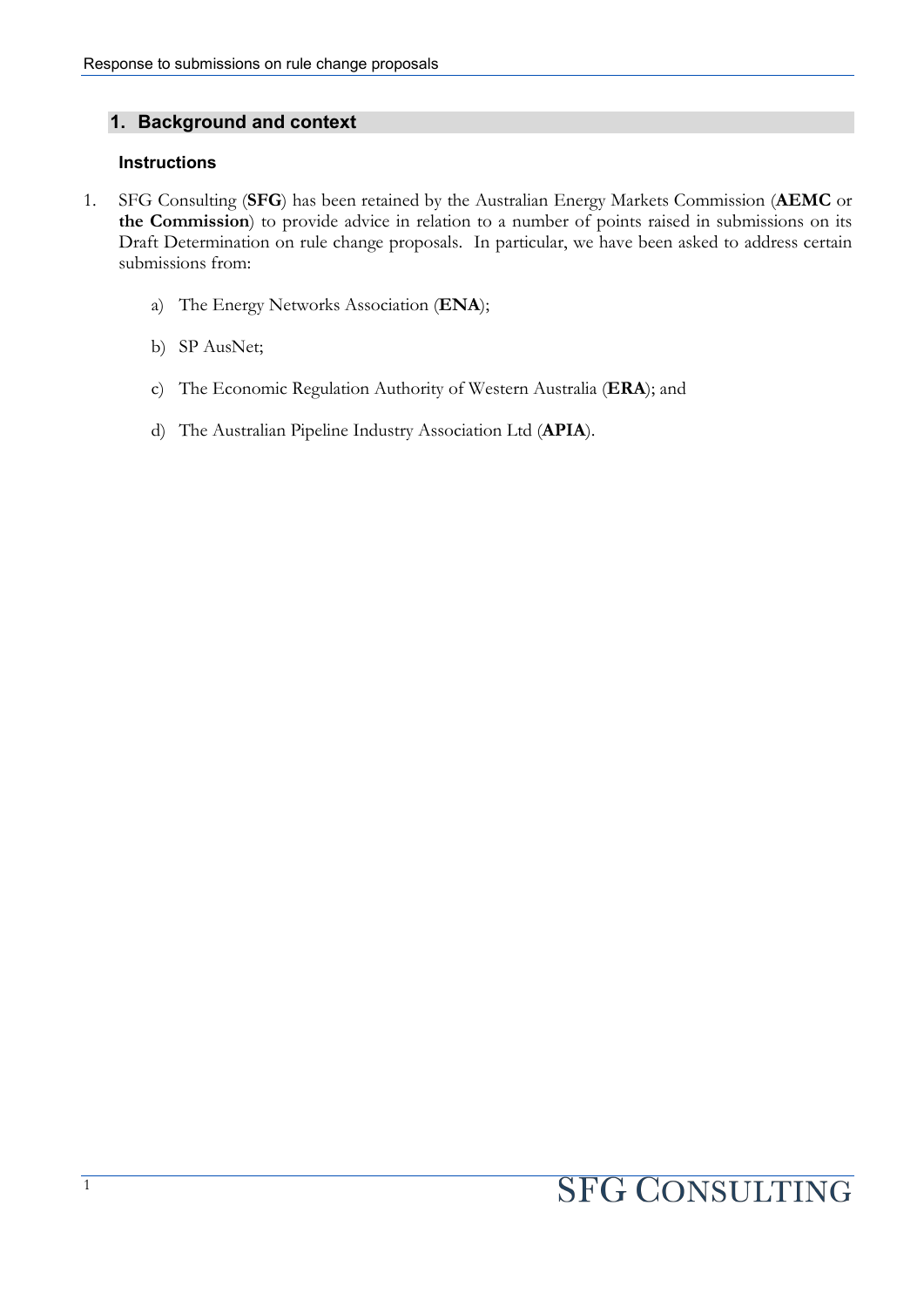#### **2. Definition of post-tax nominal rate of return**

- 2. A number of submissions correctly recognise that the definition of a post-tax nominal weightedaverage cost of capital (**WACC**) is not a unique definition. Indeed, there are a number of different WACC formulas that can all be identified as post-tax nominal definitions of WACC. Officer (1994), in the paper that forms the basis for the regulatory rate of return framework, sets out four such definitions in the section of his paper titled "The after-tax cost of capital" (pp. 6-8). Each of these four definitions of the after-tax nominal WACC is coupled with a unique corresponding definition of the cash flows. The definitions of the after-tax nominal WACC differ in terms of whether the tax benefits of (a) the deductibility of interest payments, and (b) the assumed effect of dividend imputation tax credits are incorporated in the WACC or in the cash flows.
- 3. For example, the Energy Networks Association submits that:

A secondary requirement in the objective is that the allowed rate of return is to be determined on a nominal post-tax basis. However, the AER's post-tax revenue model (PTRM) uses a nominal "vanilla" WACC to estimate the regulated revenues of electricity networks and gas pipelines. This form of the WACC is distinct from a nominal "Officer" post-tax WACC which is also calculated in the PTRM and used to check the model's cash flows.<sup>[1](#page-3-0)</sup>

and that:

there should be clarification in relation to the requirement to apply a nominal post-tax rate of return[.2](#page-3-1)

4. Similarly, SP AusNet submits that there should be:

Clarification that the WACC to be adopted is a nominal vanilla WACC, rather than a nominal post-tax WACC as stated in the Draft Rules.[3](#page-3-2)

- 5. Our understanding is that the AEMC intended that, under the draft rule, the Australian Energy Regulator (**AER**) would continue to use the same definition of WACC and would be allowed to continue to use the same post-tax revenue model (**PTRM**) as it currently uses under the National Electricity Rules (**NER**). Specifically, our understanding is that the AEMC intended that the regulator would continue to use the version of the post-tax nominal WACC that has become known as the "vanilla" WACC. To this end, the AEMC adopted the same language in the draft rule as currently appears in the NER.
- 6. In summary, it appears that:
	- a) The AEMC has interpreted the term "post-tax nominal WACC" to mean the vanilla WACC as defined in Equation 12 of Officer (1994); whereas

<span id="page-3-0"></span><sup>&</sup>lt;sup>1</sup> ENA Submission, p. 10.

<span id="page-3-1"></span><sup>2</sup> ENA Submission, p. 9.

<span id="page-3-2"></span><sup>3</sup> SP AusNet Submission, p. 2.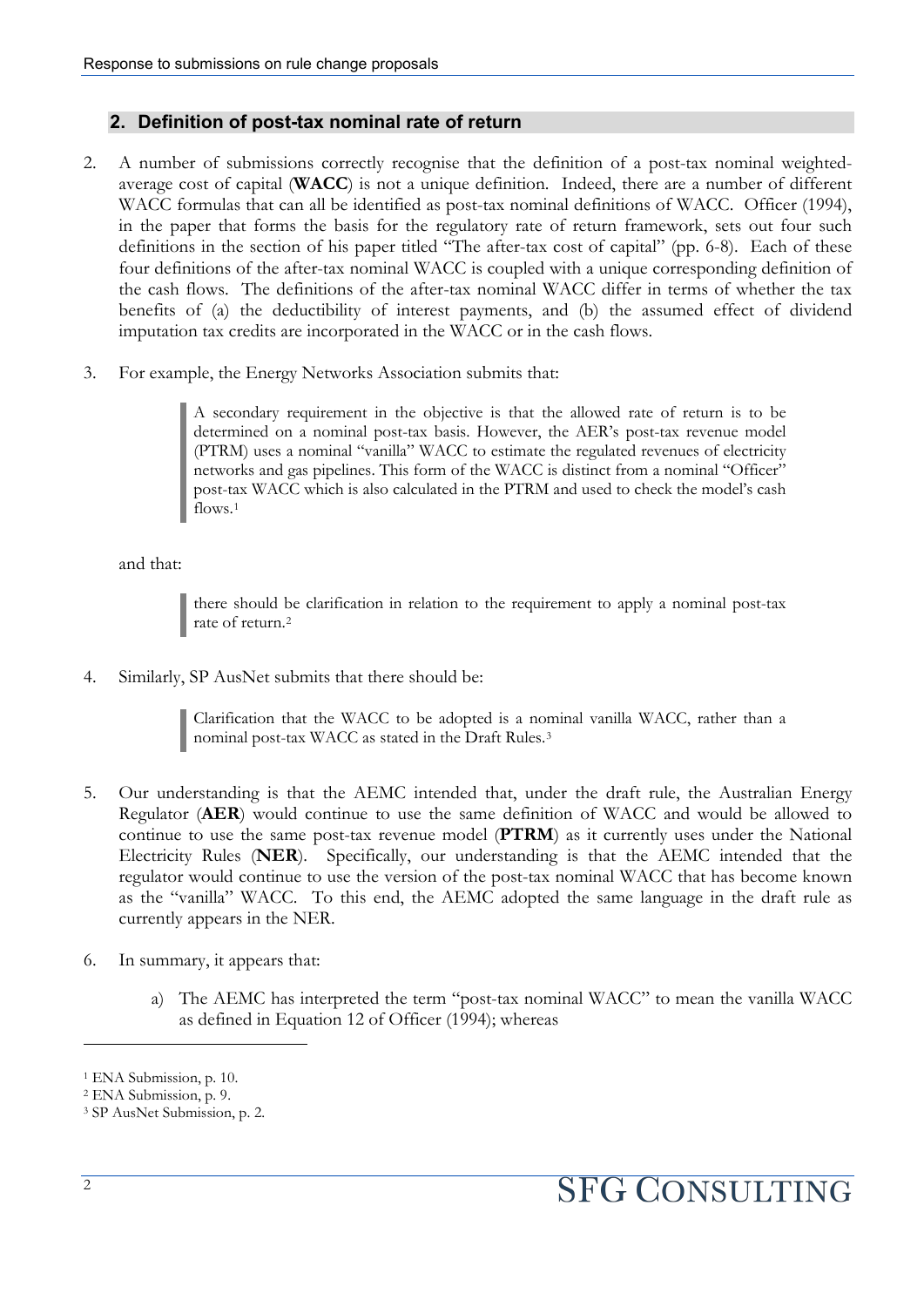- b) The ENA has interpreted the term "post-tax nominal WACC" to mean the more complicated definition of WACC as defined in Equation 7 of Officer (1994).
- 7. Both appear to agree that the post-tax nominal vanilla WACC as defined in Equation 12 of Officer (1994) should be used – consistent with current practice of the AER under the NER. That is, there is no suggestion of a substantive change, only that the AEMC's intentions be clarified.
- 8. We recommend that the AEMC confirm its intended definition of WACC in the Final Determination.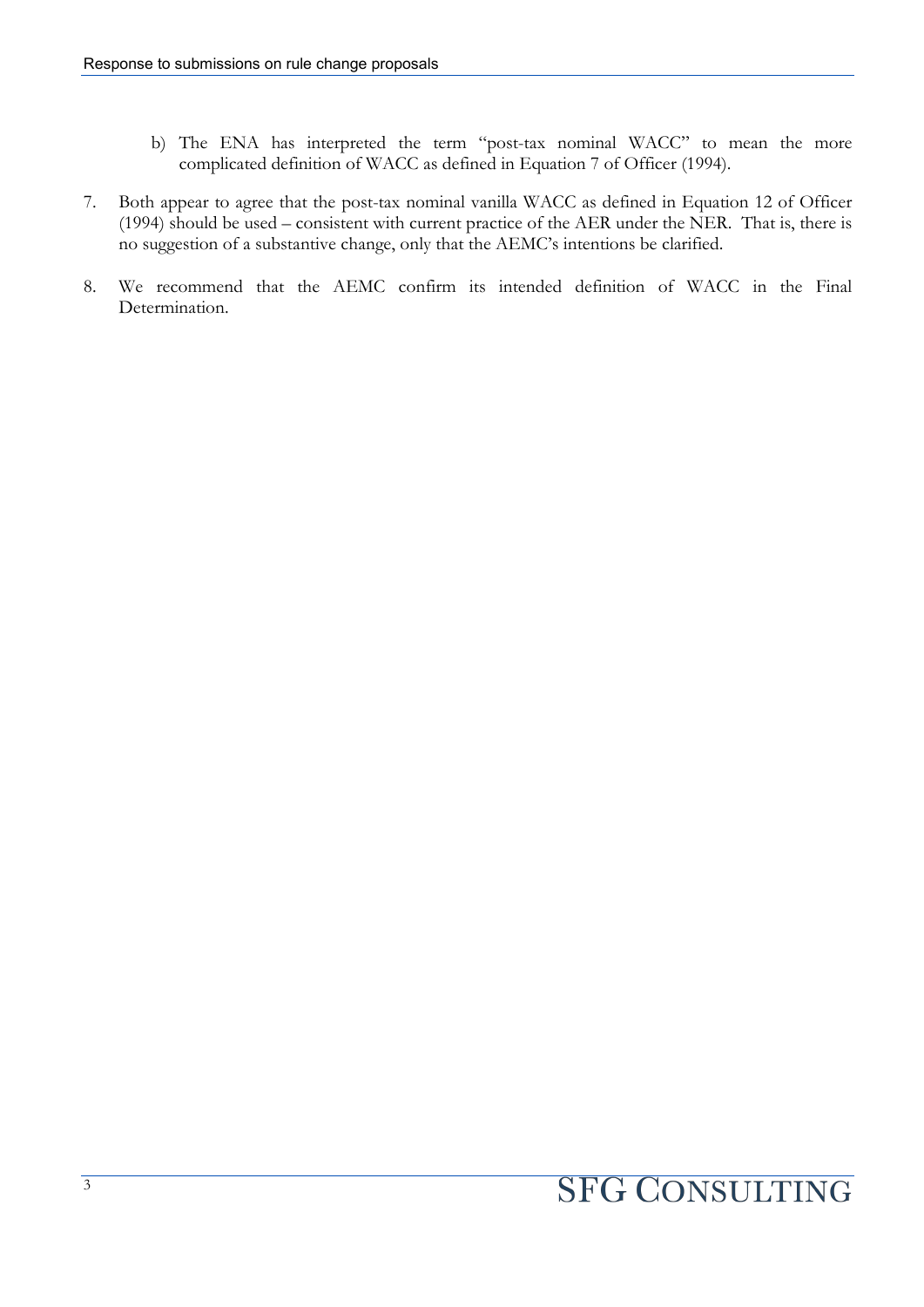#### **3. The ERA hybrid approach**

#### **Background and context**

- 9. The Economic Regulation Authority of Western Australia (**ERA**) currently employs what it refers to as "a hybrid real post-tax revenue model." Under this model:
	- a) The ERA computes a post-tax real WACC for the purposes of determining the return on capital; and
	- b) The ERA computes the tax allowance in nominal terms.
- 10. The draft rule proposed by the AEMC requires that:

The allowed rate of return for a regulatory year must be determined…on a nominal post-The allowed tax basis...<sup>[4](#page-5-0)</sup>

11. The draft rule may prevent the ERA from determining the allowed rate of return on a real post-tax basis, however this is ultimately a legal interpretation question. The recent submission from the AER (summarised below) suggests that the current draft rule may not prevent the ERA from implementing its hybrid approach.

#### **The merits of a common rate of return framework**

- 12. The AER currently uses a post-tax nominal framework for estimating the allowed rate of return for electricity distribution and transmission businesses under the NER. By contrast, a number of gas businesses have historically had their allowed returns determined using a pre-tax real framework.
- 13. The different approaches for determining allowed returns appear to be a matter of historical accident, rather than reflecting any inherent differences between the two sectors. No stakeholders have submitted that gas businesses have certain characteristics that mean a pre-tax real approach should be used for them and that electricity businesses have different characteristics that mean a post-tax nominal approach should be used for them. Similarly, no stakeholders have submitted that businesses in different states have certain characteristics that mean different definitions of WACC should be used. Rather, historical events have resulted in different approaches being adopted in different sectors and across different geographical regions.
- 14. In its Draft Determination, the AEMC noted that a "common framework" does not imply that common values or parameter estimates must be used. A regulator would be free to adopt different parameter values for businesses with different characteristics – all within a common framework. With that point clarified, stakeholders have been generally supportive of the objective of a common framework. Indeed, the ERA notes that:

In its submission on the AEMC's Consultation Paper, the ERA noted that the use of the pretax framework over-compensated service providers for their tax liabilities, and that it

<span id="page-5-0"></span><sup>4</sup> Draft Rule, Clause 6.5.2(c)(2)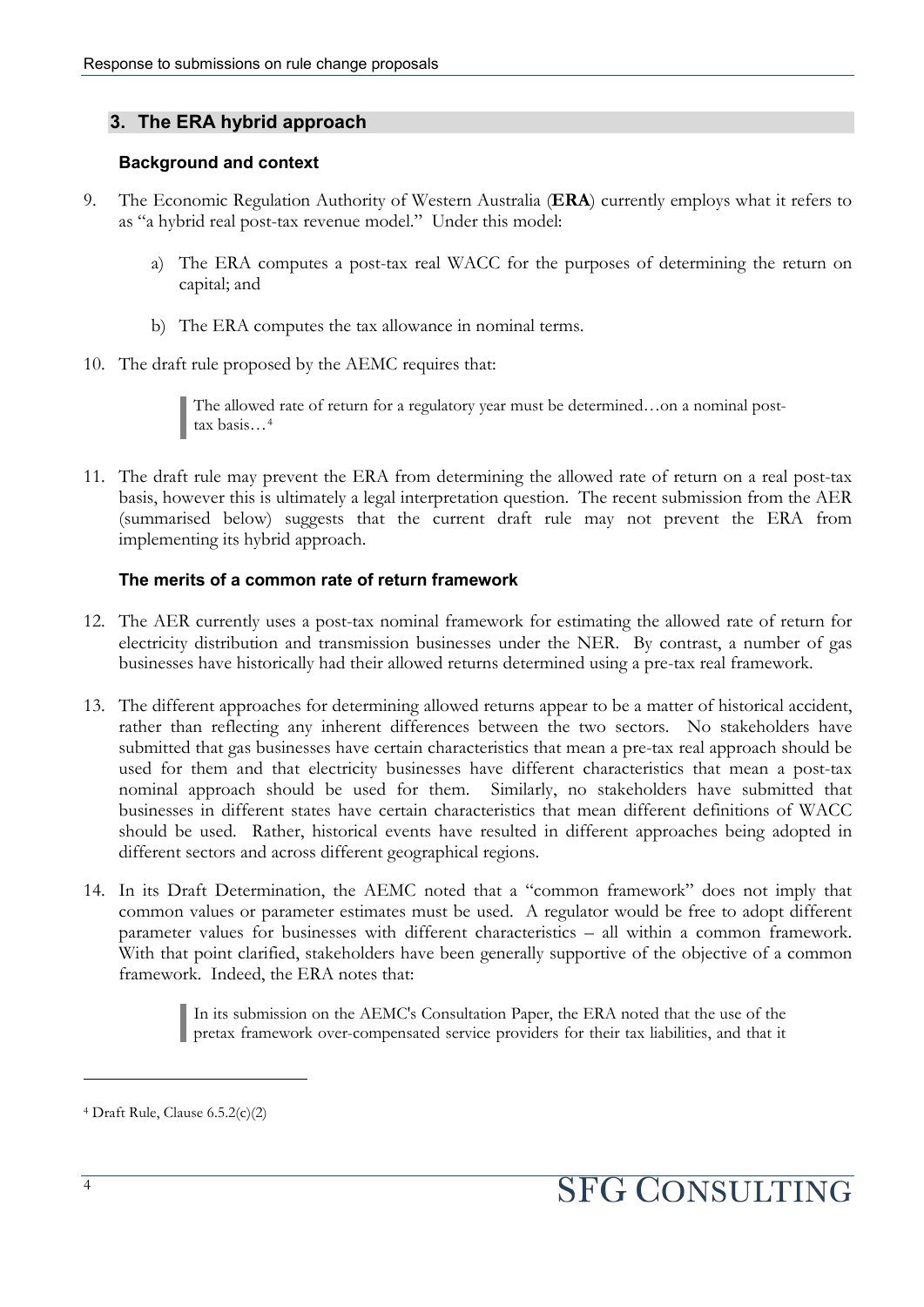considered that a nominal post-tax framework could address this concern. The ERA was therefore supportive of the AEMC's consideration of this issue.[5](#page-6-0)

15. In summary, there appears to be general support for the concept of a common framework being used to determine the allowed rate of return. It seems clear that if a new regulatory system was being developed today, a common framework for determining the allowed rate of return would be used across the gas and electricity sectors and across the distribution and transmission sectors.

#### **The selection of a particular rate of return framework**

- 16. If it is accepted that there is merit in adopting a common framework for determining the required return, the next question is which framework should be adopted. This question must be answered in terms of which framework best achieves the NEO and NGO.
- 17. The ERA notes that its submission on the AEMC's Consultation Paper was supportive of the proposal to adopt a common framework under which the allowed rate of return would be determined on a nominal post-tax basis.<sup>[6](#page-6-1)</sup> Since that time, the ERA has developed a new approach its hybrid real post-tax revenue model.
- 18. The ERA submits that its hybrid real post-tax revenue model has some advantages over the AER's PTRM. The ERA summarises the similarities and differences between its hybrid approach and the AER's PTRM approach as follows:
	- the combined return on and of the capital in the RAB is identical, such that the revenue requirement is the same in each year for this component;
	- however, the return of capital through depreciation in the RAB differs;
		- however, the return of capital through depreciation in the RAB differs; the return of capital occurs earlier in the ERA's real approach, as compared to the AER's inflation adjusted depreciation approach;
	- in consequence, the return on capital in the RAB also differs;
		- -the present value of the return on capital is smaller in the real approach, as compared to the AER's inflation adjusted approach;
		- this smaller return on capital in the real approach exactly offsets the earlier return of capital, such that summing the two components leads to the identical return on and of capital between the two approaches;
	- the different profiles for return of capital mean that interest costs, which also impact on the tax calculation, are not identical;
		- the earlier return of capital in the real approach leads to an earlier reduction in the opening value of the RAB;

<span id="page-6-0"></span><sup>5</sup> ERA Submission, p.2.

<span id="page-6-1"></span><sup>6</sup> ERA Submission, p.2.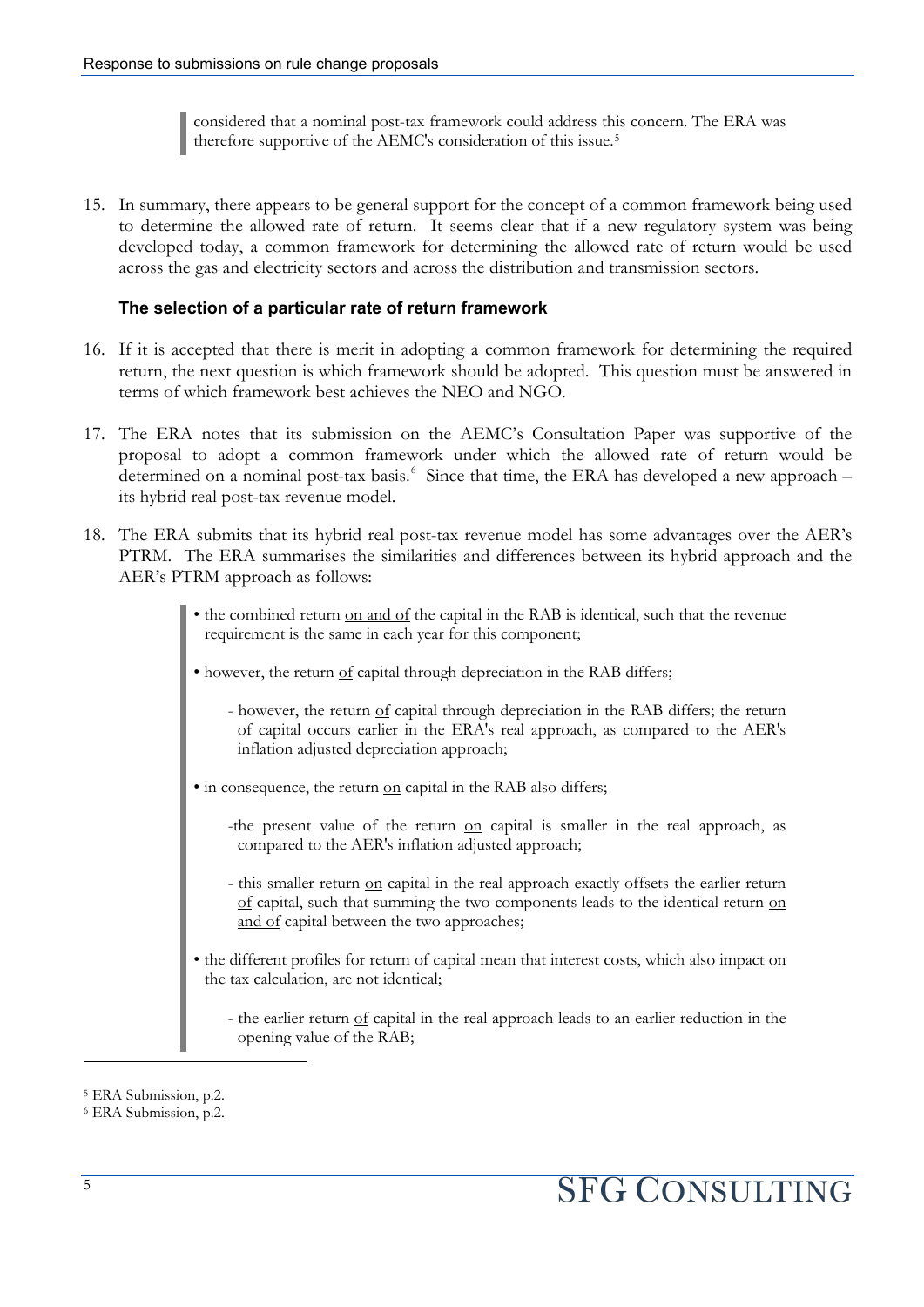-this in turn leads to an earlier reduction in the debt requirement given the benchmark for 60 per cent debt;

- this leads to a lower interest cost, and consequently a smaller debt shield for tax purposes, higher earnings before tax, and higher taxes;
- the present value of the tax liability building block is thus higher in the ERA'S hybrid approach than in the AER's model.<sup>[7](#page-7-0)</sup>
- 19. The ERA further submits that:

The framework should also allow regulators the ability to adopt a rate of return approach which best reflects the efficiency objectives of the National Gas Objective.<sup>8</sup>

- 20. The ERA concludes that, relative to the AER's PTRM, the hybrid approach delivers:
	- more regulatory revenue over the life of assets, as compared to the AER's approach;
	- an identical present value of regulatory revenue as the full nominal approach under most circumstances over the life of the assets;
	- revenue that is aligned closely with the service providers 'actual' after tax position [as
	- opposed to the regulatory tax position of the benchmark firm].[9](#page-7-2)
- 21. It is not clear that any of these differences would support the conclusion that the ERA's hybrid approach better meets the NGO or NEO, and the ERA submits only that "there is evidence to suggest that the best form of post-tax model remains open to question."<sup>[10](#page-7-3)</sup>

#### **Alternatives under the rule change process**

- 22. In addressing the ERA's submission, the first question the AEMC must consider is whether the wording in the draft rule prevents the ERA from implementing its newly-developed hybrid regulatory model – is the ERA able to report a post-tax nominal rate of return, but compute required revenues using its regulatory model? This, of course, is a question of legal interpretation. If the draft rule does not prevent the ERA from implementing its current approach, there is no issue to resolve. In this case, the specification in the draft rule of a post-tax nominal approach would be redundant.
- 23. If the draft rule does prevent the ERA from using its newly developed hybrid approach, there are (logically) two alternatives open to the AEMC:
	- a) Alter the draft rule to allow approaches other than a post-tax nominal approach (such as the ERA hybrid approach) to be used; or
	- b) Retain the current draft rule.

l

<span id="page-7-0"></span><sup>7</sup> ERA Submission, p.4.

<span id="page-7-1"></span><sup>8</sup> ERA Submission, p.4.

<span id="page-7-2"></span><sup>9</sup> ERA Submission, p.4.

<span id="page-7-3"></span><sup>10</sup> ERA Submission, p.4.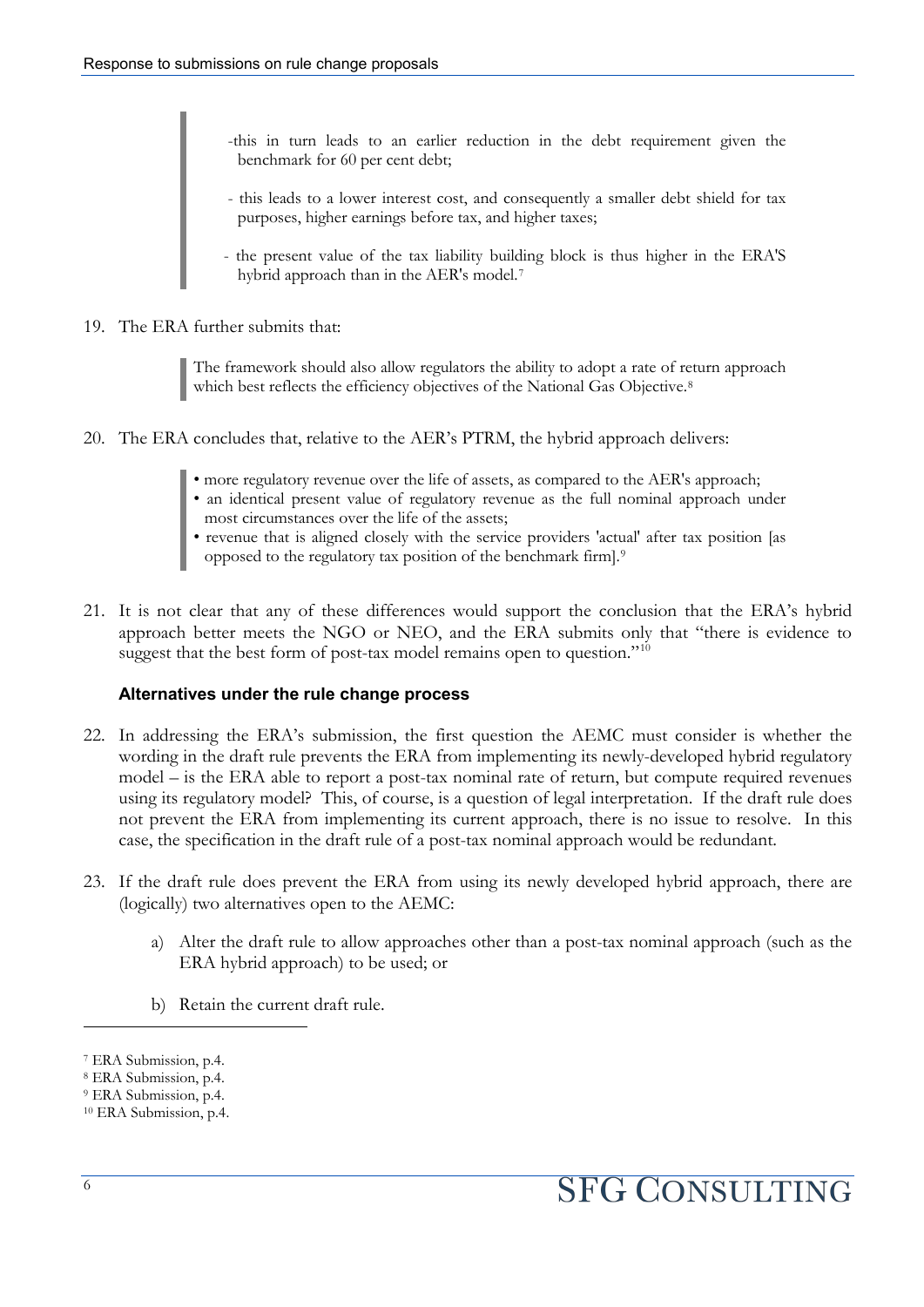- 24. The AEMC's choice between these two alternatives would be driven by the importance it places on having a common framework across sectors. We understand that the AEMC places relatively high importance on this consistency given that:
	- a) The AEMC set out a number of reasons in support of having a common framework across sectors in its Draft Determination; and
	- b) No submissions have argued that the basis for determining the rate of return should differ across sectors or geographical regions to be consistent with the NEO and NGO (e.g., no one has argued that the NGO requires returns to be computed on a pre-tax real basis and that the NEO requires returns to be computed on a post-tax nominal basis).
- 25. Consequently, the goal of the AEMC would seem to be the implementation, across sectors, of the single basis for determining the rate of return that best meets the NEO and NGO. The ERA submits that "the best form of post-tax model remains open to question," but does not suggest that its hybrid model better meets the NEO and NGO or that the AER's PTRM is in any way inconsistent with the NEO or NGO. Rather, the ERA submission notes that the outcomes of the two approaches are identical in many respects and very similar in others.
- 26. The AEMC is not in a position to determine which of these two models best meets the NEO and NGO as part of the current rule change process. Such a determination would require a wide consultation process and a comparative modelling exercise to be conducted, which could only be performed after the conclusion of the current rule change process. The only question remaining, then, is whether the AEMC should:
	- a) retain the current draft rule; or
	- b) revise the draft rule to allow different approaches to be applied in different cases,

while that subsequent work is performed.

- 27. In our view, there are a number of reasons to support retention of the draft rule:
	- a) The ERA submission does not suggest that the AER's PTRM is in any way inconsistent with the NEO or NGO;
	- b) The ERA submission does not compare and contrast the PTRM against its hybrid approach in terms of consistency with the NEO or NGO;
	- c) The ERA has raised this issue late in the current rule change process, meaning that other stakeholders have not had an opportunity to address it. Also, by retaining the current draft rule, the AEMC is not ruling against the hybrid approach – rather it is moving full consideration of this issue to a different process, in which it can be properly addressed;
	- d) Retaining the current draft rule achieves the AEMC's objective of a common framework across sectors;
	- e) The comfortable majority of affected businesses are already regulated under the PTRM; and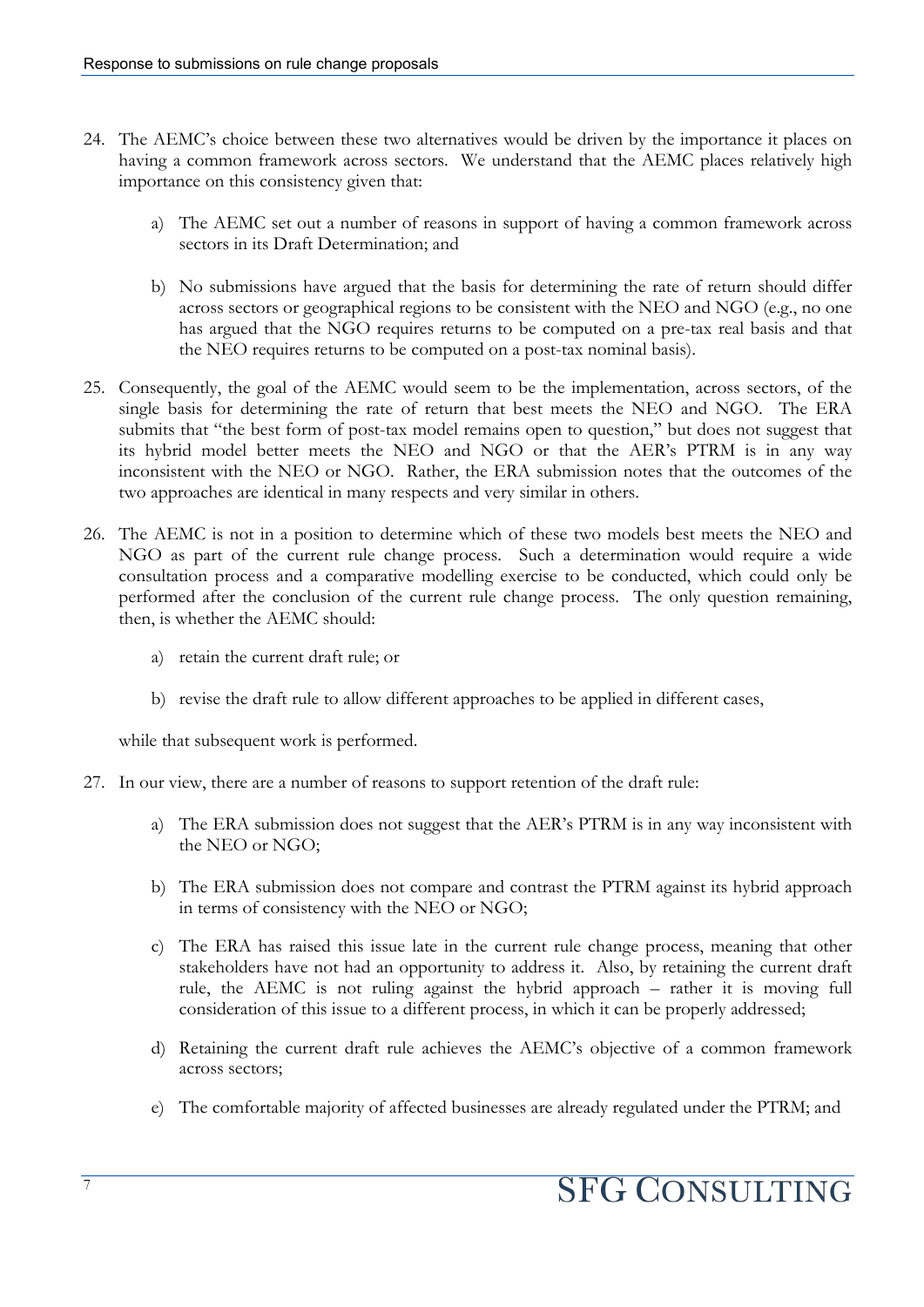- f) The AER has submitted that the current draft rule should be retained, setting out a number of reasons that are summarised below.
- 28. Under this approach, the ERA would be free to initiate a new rule change request to begin the process of making the case that its hybrid approach better achieves the NEO and NGO. All stakeholders would then have an opportunity to scrutinise the ERA's approach and its illustrative modelling and to make submissions to the AEMC.

#### **AER Submission**

29. The AER has recently made a submission to the AEMC that addresses the draft rule requirement that a post-tax nominal rate of return must be used:

> The AER notes the ERA's submission, which commented on the specification of the post-tax nominal rate of return. As highlighted in the ERA's submission, the AER's posttax nominal approach (as per the existing electricity rules) calculates the sum of the return on and of capital building blocks that equal the sum of these building blocks calculated under the ERA's real post-tax approach. The ERA's submission then went on to state that its modelling of the two approaches identified some revenue differences. However, it appears these revenue differences are driven by the adoption of specific modelling assumptions rather than whether a nominal rate of return or real rate of return framework is applied. For example, the AER considers that the likely cause of the identified revenue differences are the result of employing different tax input modelling and cash flow timing assumptions between the AER's modelling approach and the ERA's modelling approach.

> The AER considers there are advantages to maintaining the nominal rate of return framework. These include:

- The AER's previous application of the nominal rate of return framework to all gas and electricity businesses ensures that the rate of return can be compared on a consistent basis. It also avoids the need to direct resources to maintaining different revenue models that deliver the same outcome in terms of the underlying rate of return framework—that is, the sum of the return *on* and *of* capital building blocks.
- The nominal rate of return is directly comparable with financial benchmarks for other investments. Financial markets are also familiar with such benchmarks as they typically express earnings and rates of return in nominal (post-tax) terms. Using a nominal posttax rate of return therefore reduces confusion over the interpretation of the regulatory rate of return.
- The calculation of depreciation in a nominal framework is transparent and there is no confusion regarding the extent of revenue recovery. This is because in a nominal framework accumulated depreciation allowances equate to the change in the asset base valuation over time.<sup>[11](#page-9-0)</sup>
- 30. We note that the AER's submission sets out a number of reasons in support of the post-tax nominal approach that is specified in the draft rules.

<span id="page-9-0"></span><sup>11</sup> AER Submission, 25 October 2012.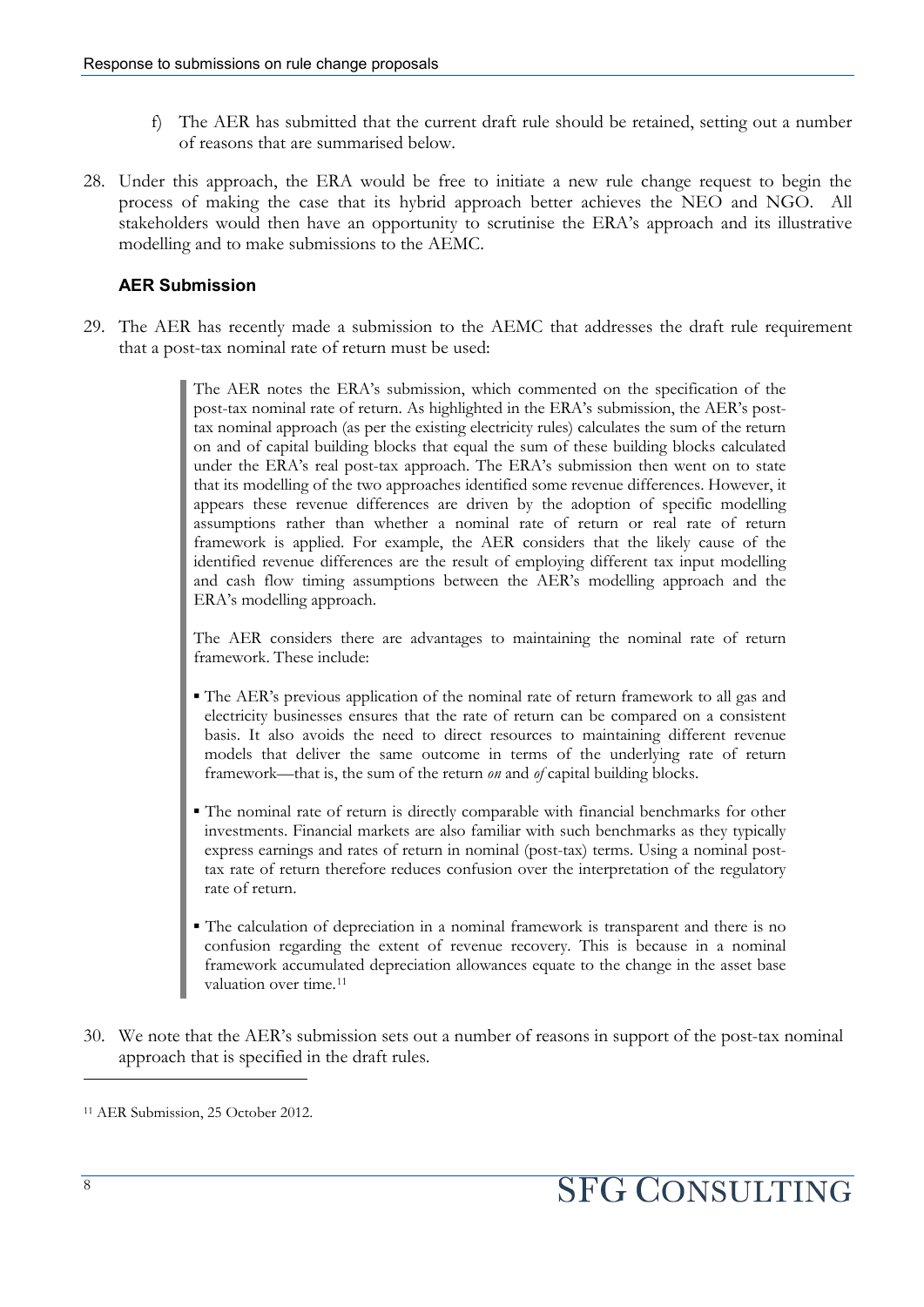#### **4. Transitional provisions**

#### **Background and context**

31. APIA submit that they support the Commission's goal of establishing a common rate of return framework across the electricity and gas sectors and across distribution and transmission firms:

> The Commission has determined that there should be a common rate of return framework across gas and electricity transmission and distribution. As indicated in its response to the Directions Paper, APIA considers this to be preferable. APIA has demonstrated that the existing arrangements of the highly prescriptive framework applicable to electricity have had the effect of overriding the flexibility and responsiveness of the gas framework. This appears to be largely because the AER has appeared to feel bound to have all of its decisions on rate of return for energy service providers use the same approach. Inherently the flexible system conforms to the inflexible system. Clearly then, creating a common framework that has flexible features, such as those currently in the NGR, means that the sort of flexible and responsive features that are more likely to result in a reliable rate of return estimate will apply, avoiding the current problems of the NER rate of return provisions in constraining the operation of the NGR.[12](#page-10-0)

32. However, APIA have noted that they do not believe that the adoption of a common framework requires the basis of the determination of the rate of return to be specified in the rules:

> APIA's submission in response to the Directions Paper was that there was no need to prescribe the basis of the rate of return. That is it could be on a post –tax or pre-tax basis or a real or nominal basis and the Rules do not need to prescribe this matter.[13](#page-10-1)

- 33. In general, the APIA view can be summarised as follows:
	- a) Whereas there are no particular reasons why a different basis for the rate of return (e.g., pretax real vs. post-tax nominal etc.) would be more appropriate for an electricity business than for a gas business, or for a distribution business than for a transmission business;
	- b) Different businesses are currently regulated on different bases for historical reasons, and the change from one basis for determining the rate of return to another may have unintended consequences.
- 34. APIA has identified one potential unintended consequence for gas businesses transitioning from a pre-tax real basis to a post-tax nominal basis:

It is likely that to simply apply the post tax nominal basis to the service providers Capital Base will create a discontinuity in the cashflows, because the implicit tax asset base under the pre-tax real calculations will not be the same as the Capital Base. The effect may be

<span id="page-10-0"></span><sup>12</sup> APIA Submission, p. 1.

<span id="page-10-1"></span><sup>13</sup> APIA Submission, p. 15.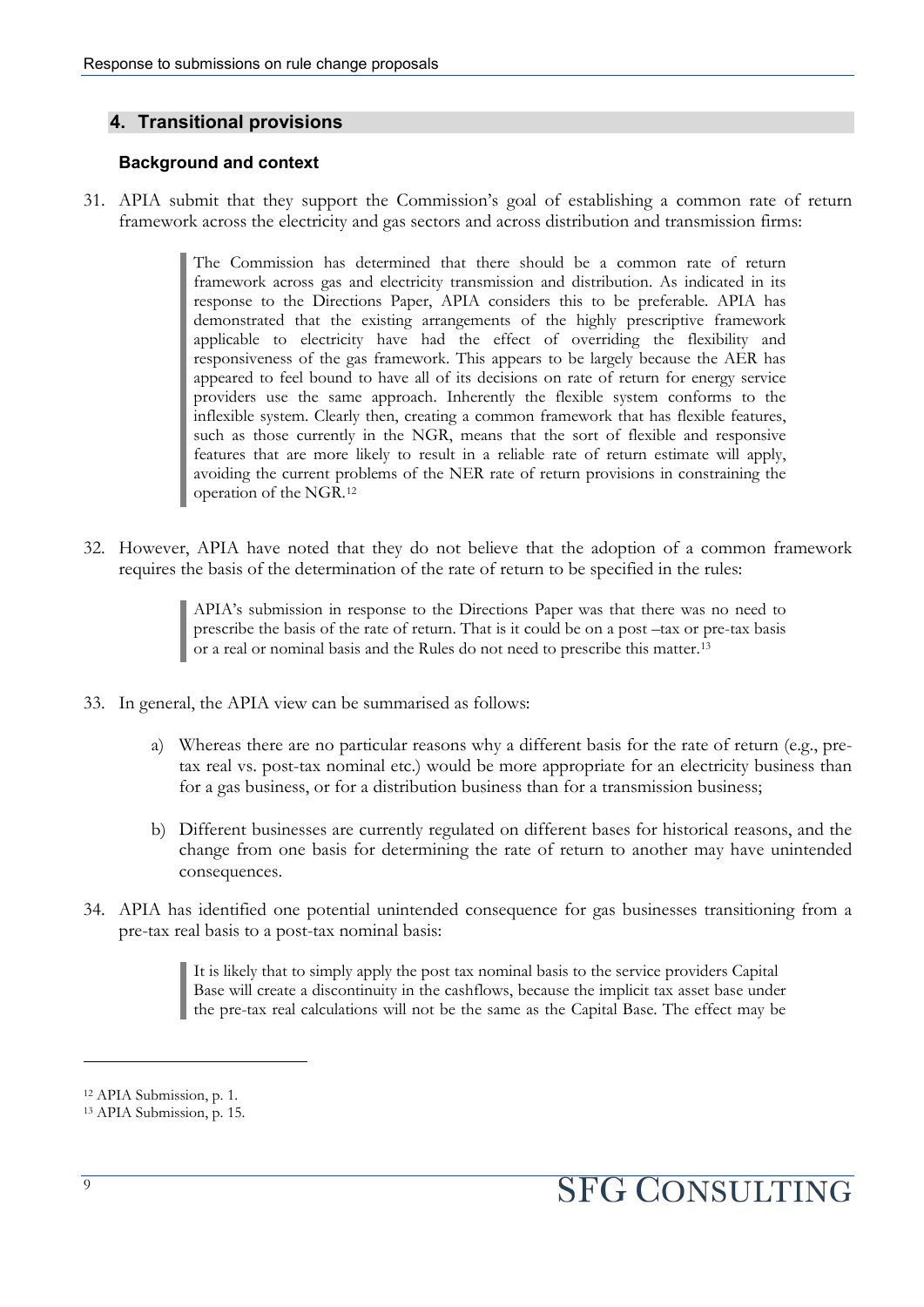an immediate confiscation of business value from the particular service provider, simply through the transition from pre-tax real to post-tax nominal.[14](#page-11-0)

- 35. Our understanding is that the Commission does not intend that any business would suffer an unfair one-off expropriation of value as a result of a change in the basis for the rate of return. This is not to say that the allowed revenues must be identical under different bases for the rate of return, because they will not. But rather, the beginning value of a business should be preserved under a change of basis for determining the rate of return.
- 36. As a particular example, the value to a business of being able to depreciate its regulated asset base over time would need to be maintained to preserve the beginning value of that business. A material decrease in that value would represent an unintended consequence of the change of basis. APIA have submitted that:

There should be transitional provisions for businesses that have had a basis other than a post tax nominal basis for the rate of return that would avoid the confiscation of value associated with the change in basis.[15](#page-11-1)

and specifically that:

the regulators should be required to calculate the implicit tax asset base implied by the pre-tax real calculations and apply this for post tax modelling at the commencement of the next access arrangement period to be phased out over two access arrangement periods.[16](#page-11-2)

- 37. In our view, it is clearly not the intention of the Commission that a change in the basis of the rate of return would result in an unfair one-off expropriation of value. APIA has proposed a specific method for addressing the specific potential unintended consequence that they have identified. Our recommendation is for the Commission to consider a more general approach. This would involve the Commission confirming that it does not intend the change of basis to result in any one-off expropriation of value, but then leaving it to each regulatory determination for:
	- a) The regulated business to identify any potential issues in this regard;
	- b) The regulated business to propose a solution (as APIA have done in their submission);
	- c) The regulated business to establish that their solution does no more than preserve current value, consistent with the intention of the Commission; and
	- d) The regulator to approve the proposal from the business, or to make whatever adjustment it considers to be required to best meet the objective of ensuring that the change in basis does not cause any one-off expropriation of value.
- 38. The reason for this more general approach is that:

<span id="page-11-0"></span><sup>14</sup> APIA Submission, p. 15.

<span id="page-11-1"></span><sup>15</sup> APIA Submission, p. 1.

<span id="page-11-2"></span><sup>16</sup> APIA Submission, p. 15.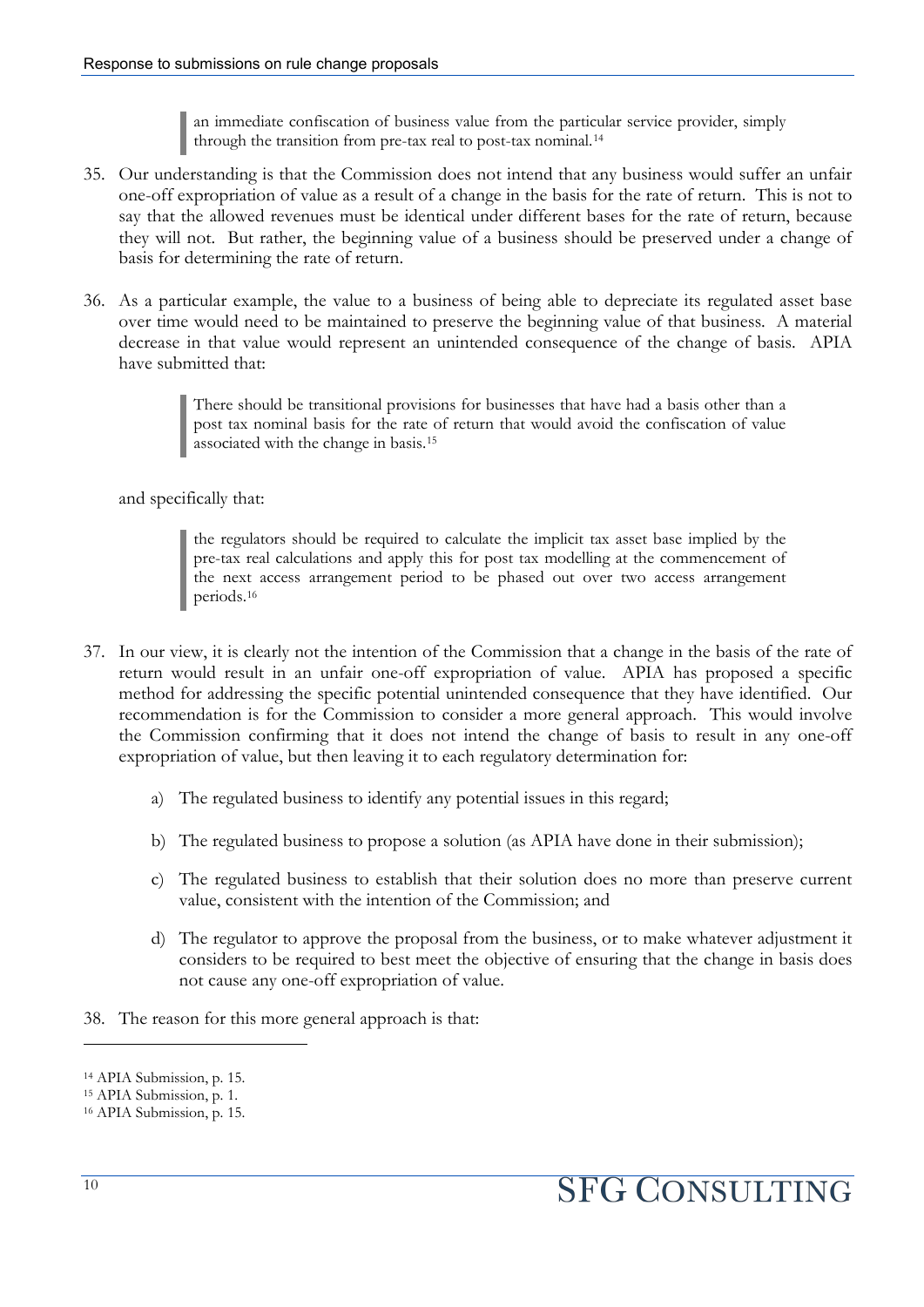- a) Different businesses in different circumstances may identify more such issues, beyond the potential issue identified by APIA; and
- b) The preference of the Commission is generally to specify principles and frameworks, leaving the regulatory process to determine the specifics required to give proper effect to those principles in the particular case at hand.
- 39. APIA have also submitted that:

It should also be made clear that the actual tax position of the service provider is not It should also be made clear that the actual relevant for the purposes of calculating tax.<sup>[17](#page-12-0)</sup>

- 40. In our view, the draft rule (and the existing rules) clearly require the rate of return framework to be applied to a benchmark firm and not to the particular position of the specific firm being regulated. For example, gearing and credit rating are estimated with reference to a benchmark efficient firm – the particular values for the firm being regulated are not "passed through" the process. In the same way, tax liabilities would be calculated with reference to a benchmark efficient firm – providing the particular regulated firm with an incentive to beat the efficient benchmark and an effective penalty if it does not.
- 41. In our view, this point is already clear, however, the Commission may consider whether any further explanation is required for the avoidance of doubt.

<span id="page-12-0"></span><sup>17</sup> APIA Submission, p. 15.